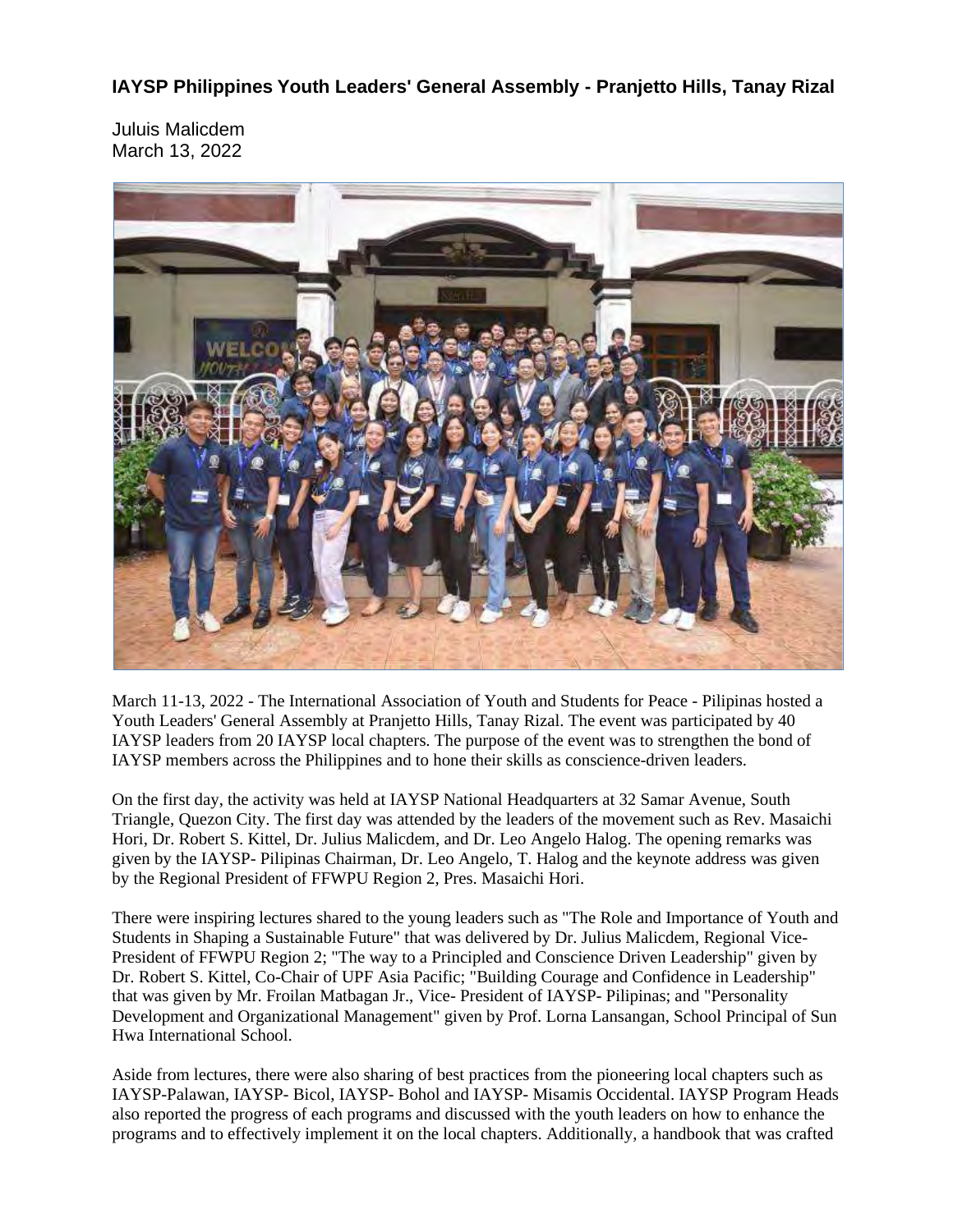by IAYSP- Cavite Chapter was discussed together with the other chapters. Team-building was also part of the program to motivate the young leaders to work together and strengthen camaraderie. On the later part of the program, the participants expressed their hearts by reflection sharing.

On the graduation day, Dr. Leo Angelo Halog made his opening remarks. After that, a special message was given by Rev. Masaichi Hori. The youth leaders also heard the peace message from Dr. Lorenzo Clavejo. During the graduation, an Oath Taking also took place for the new set of officers from different chapters, Rev. Masaichi Hori gave a benediction prayer in Korean. Furthermore, the Awarding Ceremony was held. Distribution of Participant's certificate for completing the 3-Day IASYP Youth Leaders' Assembly. Certificates were also given to the pioneering and active IAYSP- Pilipinas Chapters namely: IAYSP- Palawan, IAYSP- Bohol, IAYSP- Bicol and IAYSP- Misamis Occidental. Tokens were also given to the youth leaders who won the Team- Building activities and contests. After the Awarding, selected IAYSP members were chosen to give their reflection regarding the 3-Day event. The International President of IAYSP, Mr. Koji Matsuda sent a congratulatory message to IAYSP- Pilipinas Leaders, as well as the members of the Board of Trustees in IAYSP- Pilipinas.

The 3-Day event also had an was closed with a closing remarks by the program head, Ms. Ella Mae Perez and the 4 cheers of Eog Mansei led by Mr. Froilan Matbagan, Vice- President of IAYSP- Pilipinas.



## **Reflections**

Herald Lagrosa, IAYSP- Palawan:

We are so blessed and honored to be one of the participants in this very first time of Youth Leaders Assembly via face-to-face activity after two years of a pandemic due to covid 19. These were really amazing and unforgettable experiences that we encountered in our entire life. Words are not enough to express our deepest gratefulness and gratitude in this Youth Leaders Assembly hosted by the National Chapters of IAYSP or the International Association of Youth and Students for Peace Pilipinas. We/I am also grateful to the National officers for the tireless and sincere devotion to the success of this event, we will always keep this inspiration as a determination for us to advance forward and make history for the future generation. Shaping a Sustainable Future is one of the most important roles of Youth and Students.

Through these, I felt and embody the word to be empowered through the vision of our organization to become a global family building a world of peace with True Love. Reaffirm in